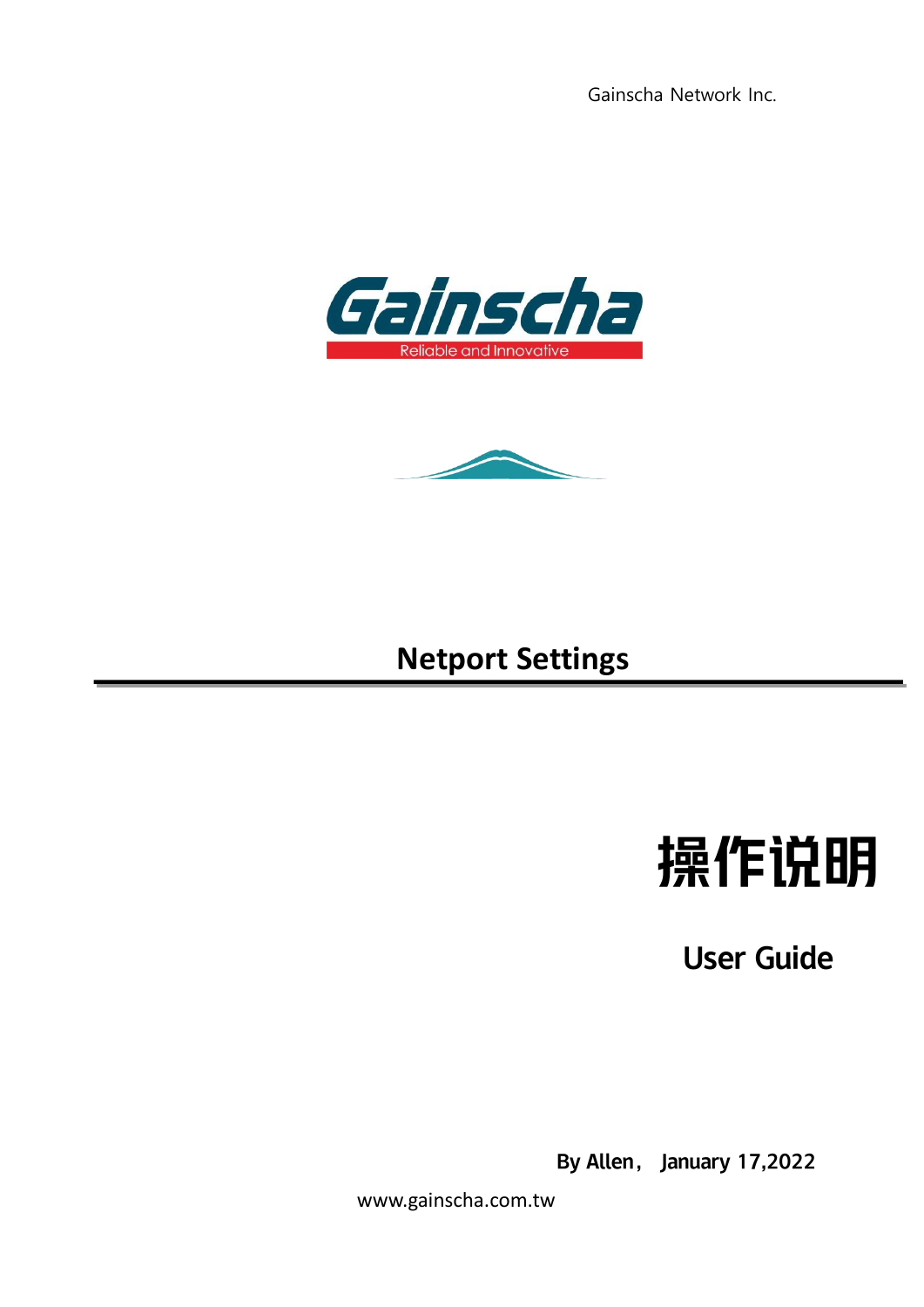**2.** Press "Win + R" to enter "cmd" + "Enter"

| C:\Windows\system32\cmd.exe                                              | $\Box$ | $\times$ |
|--------------------------------------------------------------------------|--------|----------|
| icrosoft Windows [版本 10.0.22000.493]<br>c) Microsoft Corporation。保留所有权利。 |        |          |
| :\Users\Lenovo>                                                          |        |          |
|                                                                          |        |          |
|                                                                          |        |          |
|                                                                          |        |          |
|                                                                          |        |          |
|                                                                          |        |          |
|                                                                          |        |          |
|                                                                          |        |          |
|                                                                          |        |          |
|                                                                          |        |          |
|                                                                          |        |          |

**3.** Enter "ipconfig" to query the computer's current IP.



**4.** Find an IP address that does not conflict with the other devices.

Method: Example (ping 192.168.1.189) currently shows ping obstruction.Explain that the IP address does not conflict with other devices.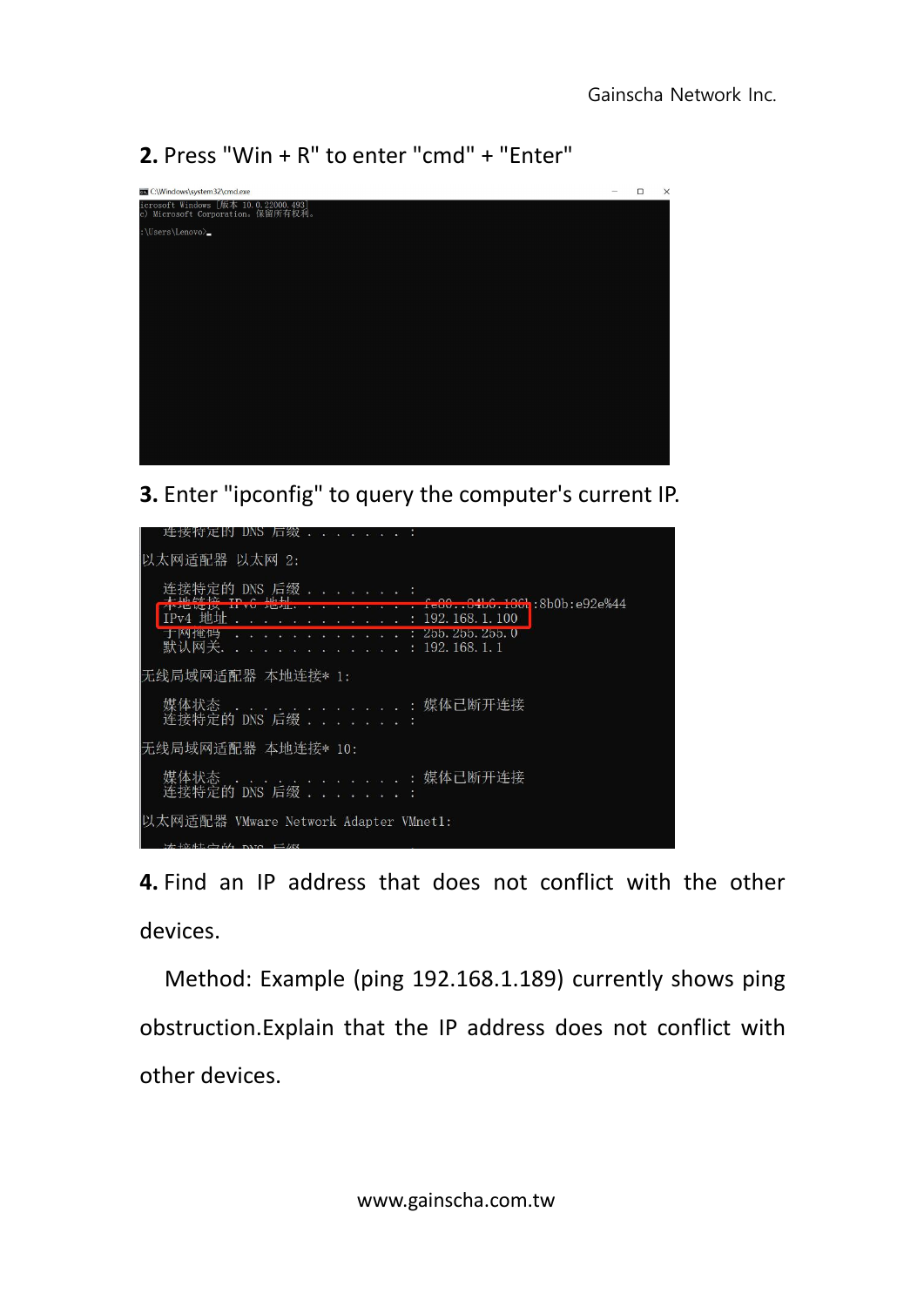

**5.** Open the 'PrinterUtility's to find the Network Port Settings

read.

| the production of the control of the p   |                                                                          |
|------------------------------------------|--------------------------------------------------------------------------|
| Gainscha                                 | 打印机设定<br>打印机功能<br>命令工具<br>档案管理                                           |
|                                          | ▷ 标签传感器设定                                                                |
| A<br>打印机资讯                               | ▶ RFID UHF设定                                                             |
| 打印机型号:                                   | ▷ Wifi模块设定 【选配装置状态:● 装置不存在<br>更新 】                                       |
| GA-2408T                                 | ▲ 蓝芽设定 【选配装置状态:● 装置不存在  更新 】                                             |
| 打印机序号:                                   | 蓝芽Mac地址查询<br>蓝芽名称                                                        |
| GA6FD210301000011                        |                                                                          |
| 打印机核心版本:                                 | 蓝牙侦测<br>PIN 码                                                            |
| G1.1.3.63R23C                            | 设定<br>蓝芽设定初始化<br>模块检测<br>读取                                              |
| 打印机状态:                                   |                                                                          |
| 就绪                                       | ▶ 串口设定                                                                   |
| 开机二区版本:                                  | 网口设定 【选配装置状态:● 装置存在<br>更新 】                                              |
| G <sub>2.0.1.14</sub>                    |                                                                          |
| ▷ 更多资讯                                   | MAC 地址<br>IP地址查询                                                         |
| 读取打印机资讯                                  |                                                                          |
|                                          | IP 地址<br>IP模式<br>$\vee$<br>静态IP<br>$192 \cdot 168 \cdot 1 \cdot 189$     |
| 通讯介面                                     | 打印机名称<br>网关地址<br><b>Label Printer</b><br>$192 \cdot 168 \cdot 1 \cdot 1$ |
| ● USB ● 串口 ● 网口 ● WIFI<br>选取连线:          | 端口号<br>子网掩码<br>9100<br>$255 \cdot 255 \cdot 255 \cdot 0$                 |
| $\check{~}$<br>GAINSCHAGA-2408T [USB023] | 网络设定初始化<br>读取<br>设定                                                      |

**6.** Modify the print IP address Note: 1. (The first three digits of the modified IP must be consistent with the top three digits of the computer IP; or an IP address just without ping)

> 2.(Gateway address and subnet mask must be consistent with the

www.gainscha.com.tw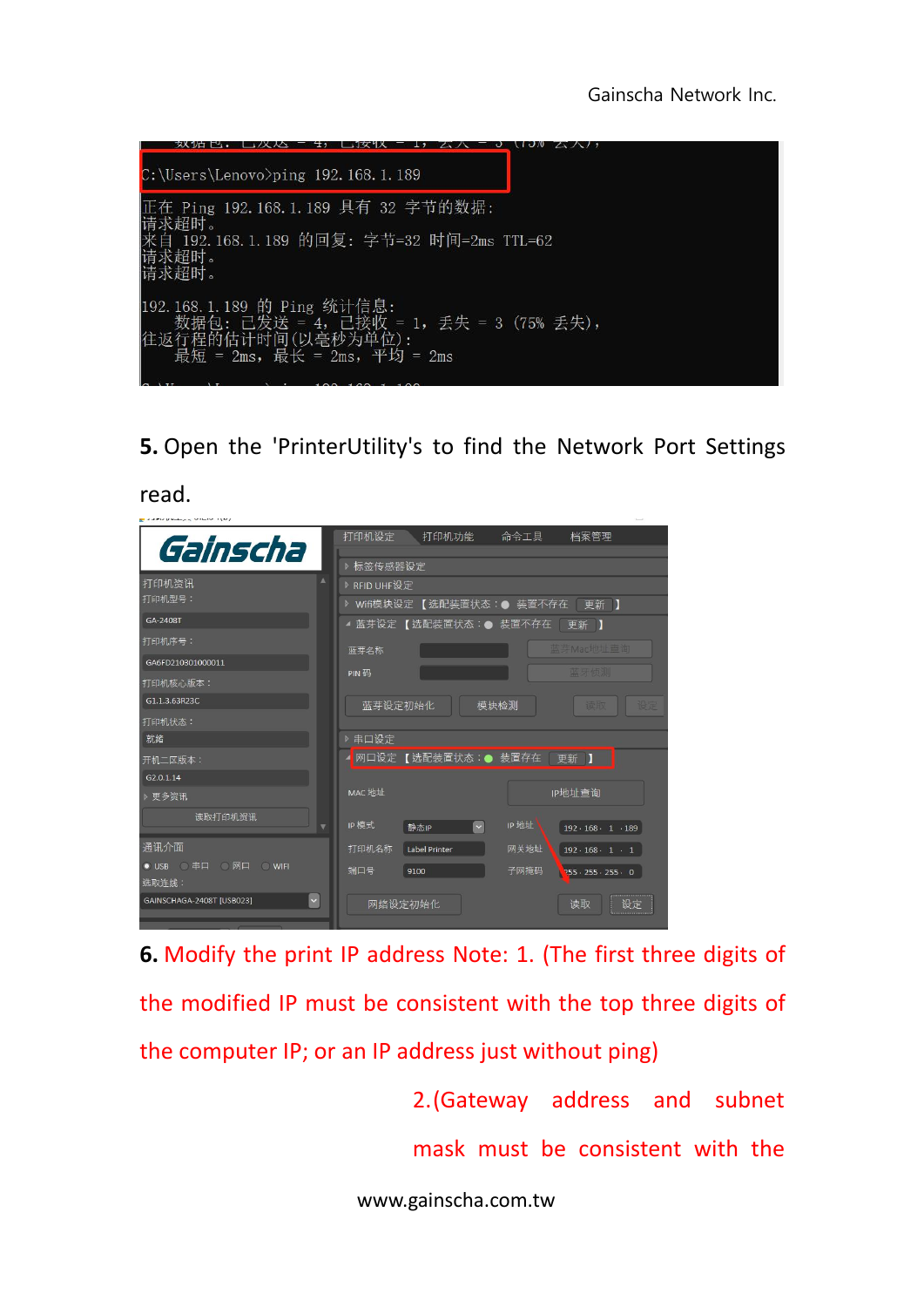#### ping IP address.)

**7.** Click on Settings to restart the printer.

**8.** Reenter to the query IP page, ping set by the IP

| $C:\Upsilon\$ C: $\Upsilon$ C: $\Upsilon$                                                                                                                                                                     |  |
|---------------------------------------------------------------------------------------------------------------------------------------------------------------------------------------------------------------|--|
| Ping 192.168.1.189 具有 32 字节的数据:<br>192.168.1.189 的回复: 字节=32 时间=5ms TTL=64<br>192.168.1.189 的回复: 字节=32 时间=4ms TTL=64<br>192.168.1.189 的回复: 字节=32 时间=12ms TTL=64<br>192.168.1.189 的回复: 字节=32 时间=3ms TTL=64<br>曰 |  |
| 192.168.1.189 的 Ping 统计信息:<br>数据包: 已发送 = 4,已接收 = 4,丢失 = 0(0% 丢失),<br>往返行程的估计时间(以毫秒为单位):<br>最短 = 3ms, 最长 = 12ms, 平均 = 6ms                                                                                      |  |
| C:\Users\Lenovo>                                                                                                                                                                                              |  |

### **Note: (This display is IP address setting)**

**9.** Open PrinterUtility, select the Communication mode port

and Search



**10.**search for.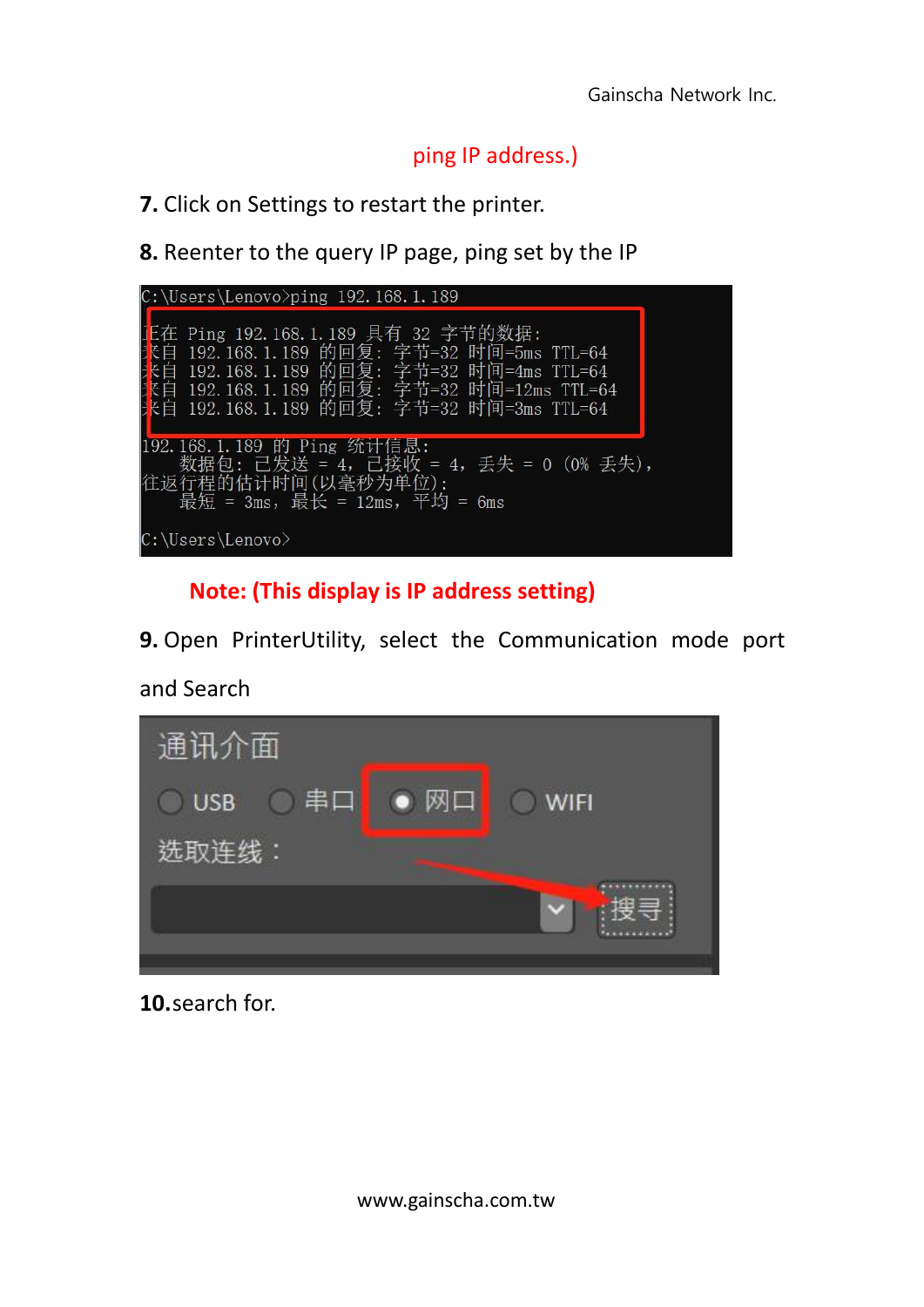| 搜寻网络打印机 |      |      |              |        |           |                               |  |
|---------|------|------|--------------|--------|-----------|-------------------------------|--|
| 打印机名称   | IP地址 | Port | 版本           | MAC 地址 | 打印机名称     | <b>Label Printer</b>          |  |
|         |      |      |              |        | DHCP   开启 | Port 9100                     |  |
|         |      |      |              |        | IP 地址     | ٠                             |  |
|         |      |      |              |        | 屏蔽        | <b>CONTRACTOR</b><br>16<br>×. |  |
|         |      |      |              |        | 网关        | ٠                             |  |
|         |      |      |              |        | MAC 地址    |                               |  |
|         | 搜寻   | 选取   | $\mathbf{x}$ | 离开     |           | ● 设定                          |  |

**11.**Click on the printer information, and select.

| <b>TX / TAX-HITHMA</b>    |               |      |          |                                 |         |                                                             | $\lambda$ |
|---------------------------|---------------|------|----------|---------------------------------|---------|-------------------------------------------------------------|-----------|
| I<br>打印机名称                | IP 地址         | Port | 版本       | MAC 地址                          | 打印机名称   | Label Printer                                               |           |
| I<br><b>Label Printer</b> | 192.168.1.189 | 9100 |          | G1.1.3.63R23( 00:DC:BA:98:76:5B | DHCP 开启 | Port 9100                                                   |           |
|                           |               |      |          |                                 | IP 地址   | <b>Contract Contract</b><br><b>COLLEGE</b><br>and the state |           |
|                           |               |      |          |                                 |         |                                                             |           |
|                           |               |      |          |                                 | 屏蔽      | <b>Contract Contract</b><br>$\sim$ 100 $\sim$ 100 $\sim$    |           |
|                           |               |      |          |                                 | 网关      | ٠<br>٠                                                      |           |
|                           |               |      |          |                                 | MAC 地址  |                                                             |           |
|                           | 搜寻(2)         |      | $\times$ | 离开                              |         | 设定                                                          |           |

**12.**Unplug the USB data cable, read the printer information, and read successfully.